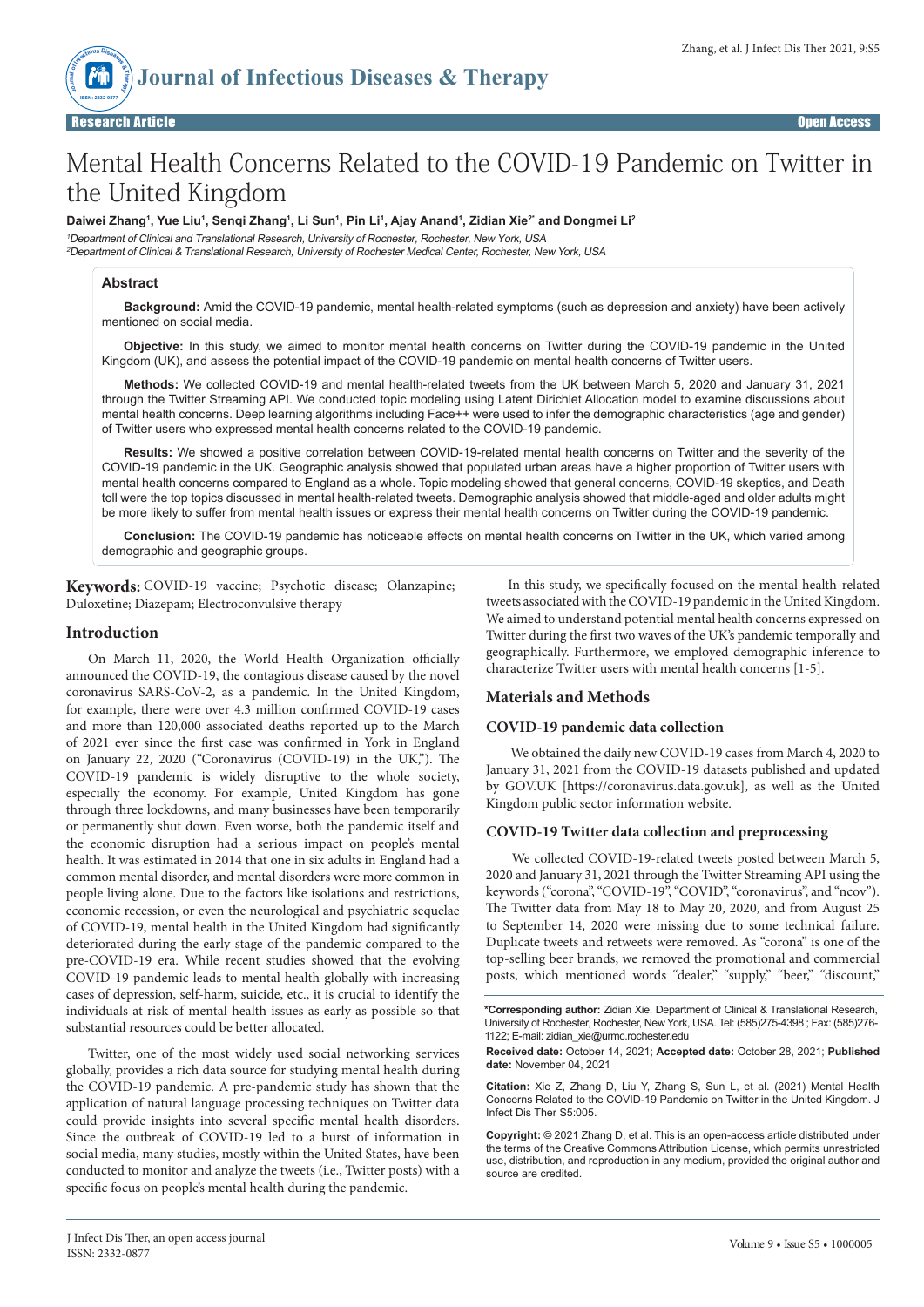"sale," etc. After data cleaning, in order to obtain mental health-related tweets, we further filtered the COVID-19-related tweets with a list of 27 keywords, including "depression", "depressed", "depress", "failure", "hopeless", "nervous", "restless", "tired", "worthless", "unrested", "fatigue", "irritable", "stress", "dysthymia", "anxiety", "adhd", "loneliness", "lonely", "alone", "boredom", "boring", "fear", "worry", "anger", "confusion", "insomnia", and "distress". A total of 5,088,049 COVID-19 and mental health-related tweets in English were obtained.

To identify the tweets from the United Kingdom based on their tagged geo location, we constructed a comprehensive list of the UK's geographic divisions with the names of four constituent countries (England, Scotland, Wales, and Northern Ireland) and their administrative subdivisions, which includes regions (e.g. East Midlands as one of nine official regions of England), counties (e.g. Greater Manchester as the metropolitan county), districts (e.g. Birmingham as the Metropolitan district), boroughs (e.g. London borough), and cities (e.g. London). Considering many places in the United States were named after places in the UK, such as Manchester, Birmingham, and Rochester, we further removed the tweets with geolocation that contains "American" characteristics, including the terms "United States", "US", the names of states, and the capitalized state abbreviations (e.g., NY and CA). Finally, a dataset of 317,292 mental health-related tweets posted from 148,534 unique Twitter users in the United Kingdom, was obtained for our further analysis.

We assigned the mental health-related tweets to subsets of four countries (England, Scotland, Wales, and Northern Ireland) and three most populated metropolitan areas (London, Birmingham, and Manchester) based on the geolocation information in each tweet. 4.3 Topic modeling

To identify the most frequent topics discussed in our dataset, we applied the unsupervised Latent Dirichlet allocation (LDA) model which is a generative probabilistic model widely used for collections of text corpora. The LDA model can allocate every word in the corpus to a specific topic, where each word in the topic is given a weight value based on its appearance.

Before applying the LDA model for text preprocessing, we first removed the noise, including email addresses, URLs, etc., and tokenized the text by removing all punctuations and converting sentences into a list of lowercase tokens. Then, we removed the stop words defined by Natural Language Toolkit (NLTK) library, including "a", "the", etc. Bigrams were then identified, and words were lemmatized to their base forms by the spacy library. Finally, we constructed the corpus and dictionary on the preprocessed dataset and input them into the LDA algorithm implemented in the Genism package. Models with different parameters of topic numbers were built, and the topic coherence score of each model was used to determine the optimal number of latent topics in our dataset.

# **Demographics inference**

 From the 148,534 UK Twitter users with mental health concerns, we identified 39,294 valid profile images with Face++ Detect API. Specifically, a Twitter user profile image is considered to be valid if its URL is accessible and the image contains exactly one recognizable human face. We estimated the gender and age from the attributes returned by Detect API for each valid profile image [6-10].

# **Results**

# **Temporal analysis of mental health concerns on Twitter in the UK**

To understand the dynamic change in mental health concerns

on Twitter in the UK during the COVID-19 pandemic, we examined a daily number of mental health-related tweets, as well as daily new COVID-19 cases from March 5, 2020 to January 31, 2021. As shown in Figure 1, there were three major waves of COVID-19 cases in the United Kingdom: the first wave was between March and May in 2020; the second one was between late August and November in 2020; the third one was between early December in 2020 and January in 2021. Meanwhile, we observed that there were three major waves of mental health-related tweets, which show similar patterns as the daily COVID-19 cases.

The grey arrows in Figure 1 indicate five peaks (including May 10, 2020, September 22, 2020, October 31, 2020, December 21, 2020, and January 4, 2021) with a relatively high number of mental health-related tweets. We further examined the archived UK news released within the 24-hour period for these five peaks. Most of the news is about government responses to control the COVID-19 pandemic, particularly the announcements of restrictions or lockdowns (Supplemental Table 1 and Figure 1).



## **Geographic distribution of Twitter users with mental health concerns in the UK**

 To understand whether there were some geographic differences in mental health concerns in the UK, we calculated the number of distinct Twitter users who had posted mental health-related tweets by regions or urban areas and normalized them to the population. As shown in Figure 2, we observed that Scotland has the highest proportion of Twitter users with mental health concerns among four countries in the UK. In addition, populated urban areas have a higher proportion of Twitter users with mental health concerns. For example, there were 4,193 Twitter users/million people with mental health concerns in London compared to 1,730 Twitter users/million people in England as a whole (Figure 2).

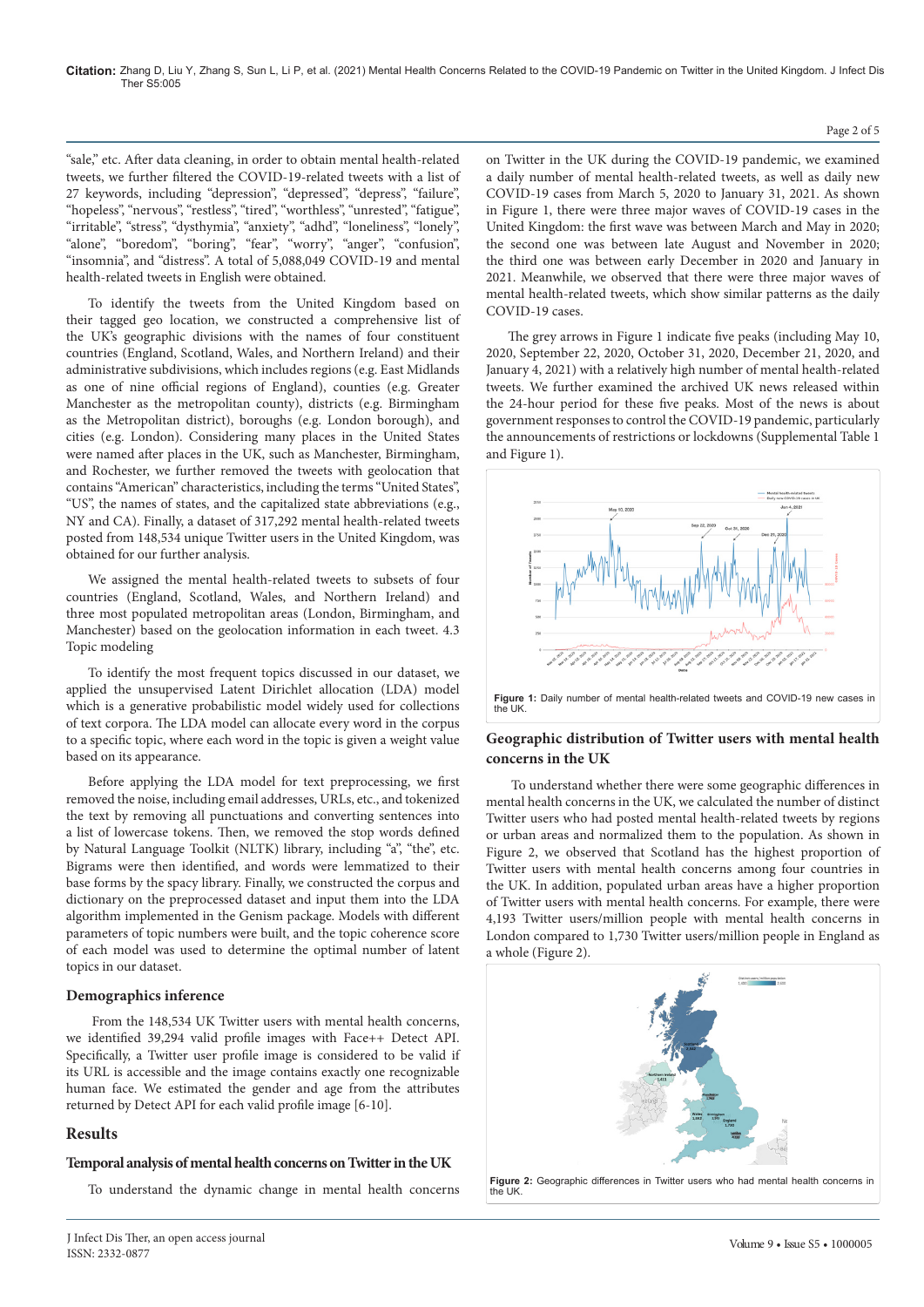**Citation:** Zhang D, Liu Y, Zhang S, Sun L, Li P, et al. (2021) Mental Health Concerns Related to the COVID-19 Pandemic on Twitter in the United Kingdom. J Infect Dis Ther S5:005.

Page 3 of 5

## **Major topics discussed in mental health-related tweets**

 To obtain content-wise insights into what topics of discussion are often associated with mental health issues, the LDA model was trained on our tweet dataset for topic modeling. Table 1 showed the major 10 topics identified by our model. As shown, the general concern about pandemic for its uncertainty and the impact on daily life is the most frequently discussed topic (14.4%), followed by the coronavirus skeptics (12.7%) that argue that coronavirus isn't a real concern but a government tool to spread fear. It's noteworthy that the topic regarding death toll (10.9%) includes two opposing points of view: the death toll is overwhelming and depressing while the other view thinks the number of deaths is significantly exaggerated by the authority.

| Topic                  | $%$ of<br><b>Token</b> | Keywords                                                                                         | <b>Examples</b>                                                                                                                                                                                                                                                                                              |
|------------------------|------------------------|--------------------------------------------------------------------------------------------------|--------------------------------------------------------------------------------------------------------------------------------------------------------------------------------------------------------------------------------------------------------------------------------------------------------------|
| General<br>concern     | 14.4                   | Covid, worry,<br>people, get, think,<br>go, alone, let,<br>make, thing                           | Is this whole COVID-19 Situation<br>really starting to grind on you and<br>get you down? The more I think<br>about it the more depressed I'm<br>getting. It seems like there is no<br>way out.                                                                                                               |
| COVID-19<br>skeptics   | 12.7                   | Fear, covid,<br>coronavirus, death,<br>government, failure,<br>brexit, people,<br>world, country | 1. What's happening is the<br>government is keeping much<br>of the UK in a state of fear,<br>based on hyped "cases" while<br>they making a planned set of<br>sweeping change to society<br>gaining more control of over your<br>life. Cases are not people with<br>covid.                                    |
|                        |                        |                                                                                                  | 2. People have been<br>brainwashed by the media<br>and higher powers to accept a<br>dystopian and authoritarian future<br>of control with a virus that has<br>been overdramatized to create<br>fear.                                                                                                         |
| Death toll             | 10.9                   | Covid, people,<br>die, alone, death,<br>fear, mask, many,<br>hospital, flu                       | 1. To the people still comparing<br>#COVID-19 to Flu, let's put it into<br>perspective while yes 600,000<br>people died from Flu last year.<br>Over 300,000 have died from<br>COVID-19 in about 10 weeks. If<br>the deaths don't drop we could<br>be looking at least 1,500,000<br>deaths this year alone!   |
|                        |                        |                                                                                                  | 2.65,000 have died but not<br>from COVID. Actual cause will<br>be many things like cancer.<br>COVID is a factor in people with<br>underlying health conditions,<br>many people were already in end<br>of life care. They classified every<br>death as covid to instill fear to get<br>you to do as your told |
| Government<br>response | 10.4                   | Failure, covid,<br>government, NHS,<br>coronavirus, UK,<br>response, patient,<br>public, test    | 1. Extraordinarily narrow-minded<br>view in the Torygraph. Complete<br>failure to take into account the<br>vast array of contributing factors/<br>issues which have led us all<br>to this point. Hmm, how about<br>decade of being undermined by<br>the #Tories? Long live the #NHS!                         |
|                        |                        |                                                                                                  | 2. They should have been mass<br>testing all along. Now here we will<br>suffer because of the failure of<br>the British Government lease act<br>now @niexecutive and urgently<br>move to mass testing.                                                                                                       |

| COVID-19<br>symptoms       | 10.4 | Covid, test, fatigue,<br>day, get, symptom,<br>weak, go, still,<br>worry                                       | I'm pretty sure I had #COVID-19<br>mid Feb. I was in my bed for 10<br>days, high fever, cough, body<br>aches. I'm a mild asthmatic & had<br>about 3 asthma attacks. I had<br>what seemed like a bad chest<br>infection for about 5 weeks. I<br>don't think I'm alone. We need<br>immunity tests! |
|----------------------------|------|----------------------------------------------------------------------------------------------------------------|--------------------------------------------------------------------------------------------------------------------------------------------------------------------------------------------------------------------------------------------------------------------------------------------------|
| Promoting<br>mental health | 10   | Anxiety, covid,<br>stress, coronavirus,<br>depression, health,<br>mental, pandemic,<br>lockdown.<br>loneliness | 1. The #COVID-19 pandemic can<br>have adverse effects on mental<br>health, such as heightened<br>stress, anxiety and depression.<br>To help you manage your mental<br>health, we would like to give<br>you our 'Coping with COVID-19<br>Anxiety' online course free.                             |
|                            |      |                                                                                                                | 2. It's important for your mental<br>health to be aware of extremely<br>negative feelings, especially<br>during self-isolation and<br>quarantine.                                                                                                                                                |
| Mental health<br>care      | 9    | Covid, help, alone,<br>support, child,<br>school, work, feel,<br>people, time                                  | Many elderly folk in this<br>community are particularly fearful<br>of coronavirus. Aside of issues<br>to do with Holy Communion,<br>pastoral planning that supports<br>the isolated, fearful and lonely at<br>this time needs to be high priority.<br>Please emphasize this also!                |
| Stress and<br>loneliness   | 8.5  | Covid, corona, go,<br>virus, fear, tired,<br>back, last, month                                                 | I'm so tired of Covid. Tired of<br>sitting at home watching TV every<br>night because there's nothing<br>else to do. Tired of not being able<br>to see my family. Tired of not<br>living my life. I'm just tired                                                                                 |
| Advertisements             | 7.7  | Covid, lockdown,<br>rule, confusion,<br>business,<br>restriction, job, fear,<br>due, government                | As #lockdown restrictions are<br>lifted & business creates its<br>new normal don't worry about<br>delayed delivery of vehicles due<br>to #COVID-19 We have "ready to<br>roll" built vehicles available in all<br>weight ranges and body types<br>from stock! Give us a call.                     |
| <b>News</b>                | 61   | Fear, coronavirus,<br>covid, lockdown,<br>pandemic, anger,<br>worry, say, BBC<br>news, University              | FT latest UK News-Coronavirus<br>latest: Britons worry lockdown<br>easing too quickly, poll finds<br>https://t.co/9bftVx9cDB                                                                                                                                                                     |

**Table 1:** Major topics discussed in COVID-19 and mental health-related tweets from the United Kingdom.

# **Demographic characteristics of Twitter users with mental health concerns**

 To understand which demographic groups might be more likely to have mental health concerns on Twitter, we estimated the demographics of Twitter users with mental health concerns. Among Twitter users who had mental health concerns in the UK, 56.86% are male, and 43.14% are female (Figure 3). In addition, Twitter users with age 21-30 were the most (25.03%) among Twitter users who had mental health concerns, followed by the age 31-40 group (23.22%) and age 41-50 group (20.25%). The age 13-20 group was the least one (3.03%) Supplemental Figure 1.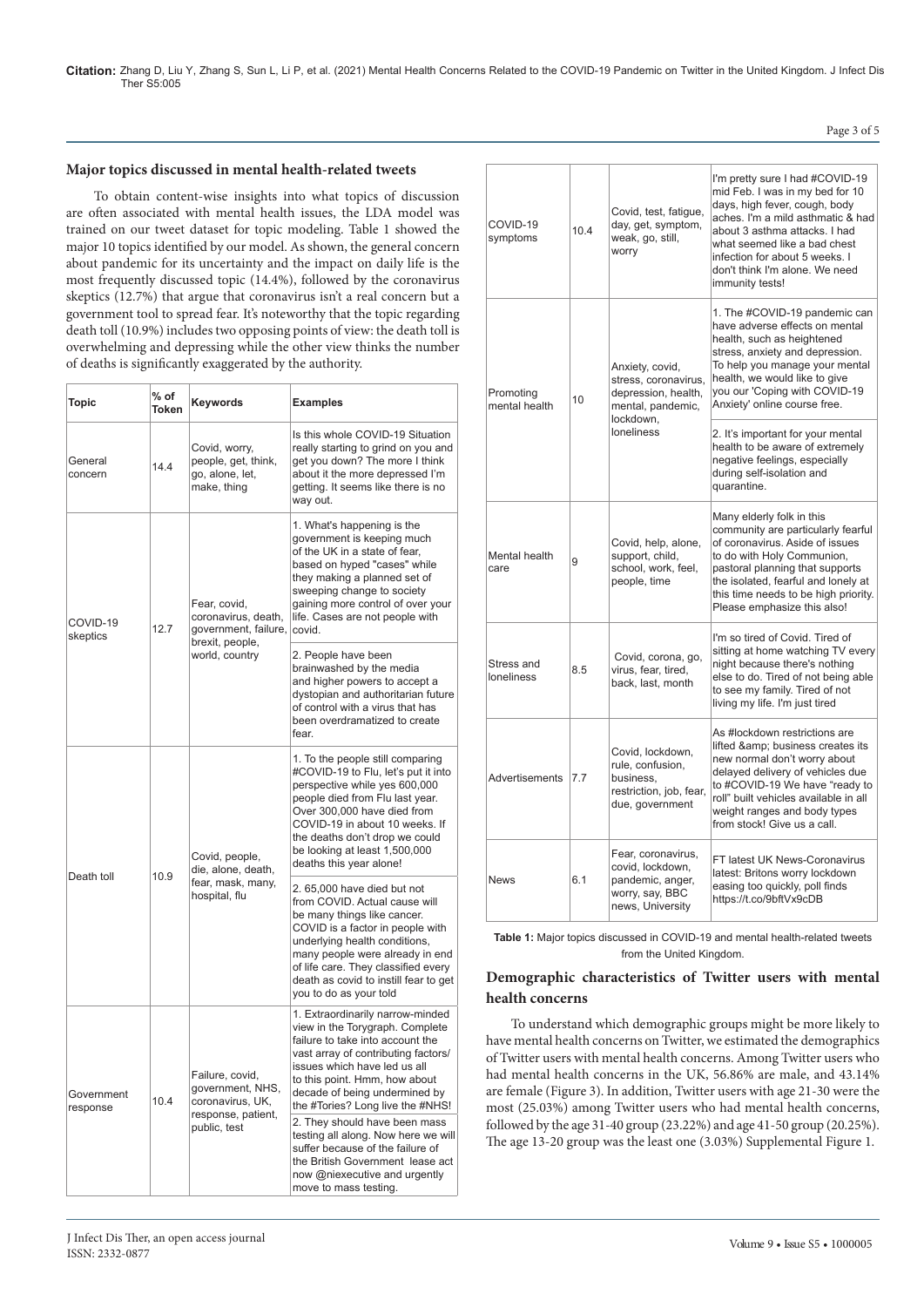

## **Discussion**

Through the temporal analysis on COVID-19 and mental healthrelated tweets in the UK, we observed that there were three major waves in mental health discussion on Twitter, which coincided with three waves of the COVID-19 pandemic in the UK. Furthermore, we showed that the announcements of restrictions measures to control the pandemic by the prime minister, especially the lockdowns, often led to a peak in the number of mental health-related tweets. The mental health concerns on Twitter were geographically different in the UK. Among Twitter users who had mental health concerns during the COVID-19 pandemic, the male and age 21-60 group was dominant.

Before the COVID-19 pandemic, compared to rural people, British urban people had higher rates of CIS-R morbidity, a measure of mental disorder and depression. Moreover, the population density was positively correlated with the Twitter activity. These studies coincide with our geographic analysis results that the Great London metropolitan area, with the highest population and population density within the United Kingdom, has the highest proportion of Twitter users with mental health concerns, followed by Birmingham and Manchester metropolitan areas. All three major metropolitan areas have a higher percentage of Twitter users than the average level of the whole of England. In addition, Scotland appears to have a higher proportion of Twitter users with mental health concerns than the other three countries in the UK.

Similar to previous studies conducted on the general COVID-19 related tweets, our topic modeling results showed that the concern about the pandemic and dissatisfaction with government responses are the two major topics discussed in the mental health-related tweets, which also conforms with our conclusion from temporal analysis results. According to a recent study on tracking mental health and other symptoms mentioned on Twitter in the United States, monitoring discussions on Twitter related to mental health and other symptoms associated with the COVID-19 pandemic could provide a reliable indicator for the well-being during the public health crisis. Using tweets from the UK, we observed that the severity of the pandemic and the government's strict measures to control the spread of the coronavirus could both affect the mental health concerns of British people-the latter's impact might be more significant. In addition, by examining the representative tweets for each topic, we found that the COVID-19 skeptics, which argued that COVID-19 cases are hyped by the government or media to spread fear, took a non-negligible part in the mental health-related discussions. Moreover, the topics regarding the promotion of mental health care and support and relief for the vulnerable populations are also identified.

Our demographic inference results revealed an unnoticeable discrepancy in gender distribution on UK Twitter users who had mental health concerns. Among Twitter users who had mental health concerns,

56.9% were male, and 43.1% were female, which is almost identical to the estimated split of all UK Twitter users in 2017 (57% male and 43% female) (Sloan, 2017). Therefore, the COVID-19 pandemic has a similar mental health impact between males and females. A previous study showed British Twitter users significantly skewed to the young people. Our study showed that the middle-aged and older adults, over the age of 30, roughly defined, take up 72% of Twitter users who had mental health concerns, while this group takes only 9.2% of all Twitter users in the United Kingdom. Therefore, it seems that the middleaged and older adults in the UK were disproportionally more likely to have mental health concerns or express their mental health concerns through Twitter during the pandemic, which might result in their more vulnerability to the COVID-19 pandemic than the teenagers.

In this study, Twitter users who expressed mental health concerns did not necessarily have mental health issues. Additionally, only a small subset of Twitter users provided the geolocation information, as well as a valid human profile picture. Moreover, the user profile pictures may not come from their own. Demographic inference of Twitter users using deep learning algorithms may not be accurate. Therefore, these might lead to some biases in our results. In this study, we only focus on Twitter data and Twitter users, which may not necessarily represent the whole population in the UK [11-20].

# **Conclusion and Implications**

Using Twitter data from the UK, we showed that there is a potential impact of the COVID-19 pandemic on mental health concerns, which varied among Twitter users with different geolocations and demographics. We have successfully demonstrated the potential of using social media to monitor and study mental health concerns during the COVID-19 pandemic, which is vital to protect public health, especially mental health.

# **Conflict of Interest Statement**

None declared.

## **Acknowledgements**

This study was supported by the University of Rochester CTSA award number UL1 TR002001 from the National Center for Advancing Translational Sciences of the National Institutes of Health. The content is solely the responsibility of the authors and does not necessarily represent the official views of the National Institutes of Health.Not applicable.

## **References**

- 1. Blei DM, Ng AY, Jordan MI (2003) Latent dirichlet allocation. J Mach Learn Res 3:993-1022.
- 2. [Coppersmith G, Dredze M, Harman C \(2014\) Quantifying mental health signals](https://doi.org/10.3115/v1/w14-3207)  in Twitter. In Proceedings of the workshop on computational linguistics and clinical psychology: From linguistic signal to clinical reality 51-60.
- 3. [Gao Y, Xie Z, Li D \(2021\) Electronic Cigarette Users' Perspective on the](https://doi.org/10.2196/24859) COVID-19 Pandemic: Observational Study Using Twitter Data. jmirphs 7:24859.
- 4. Guntuku SC, Sherman G, Stokes DC, Agarwal AK, Seltzer E, et al. (2020) [Tracking mental health and symptom mentions on twitter during covid-19. J](https://doi.org/10.1007/s11606-020-05988-8) Gen Intern Med 35:2798-2800.
- 5. [Hua M, Alfi M, Talbot P \(2013\) Health-related effects reported by electronic](https://doi.org/10.2196/jmir.2324)  cigarette users in online forums. J Med Internet Res 15:59.
- 6. [Jung SG, An J, Kwak H, Salminen J, Jansen BJ \(2018\) Assessing the accuracy](https://doi.org/10.5339/qfarc.2018.ictpp78)  of four popular face. recognition tools for inferring gender, age, and race. In Twelfth international AAAI conference on web and social media.
- 7. Kumar A, Nayar KR. COVID 19 and its mental health consequences.